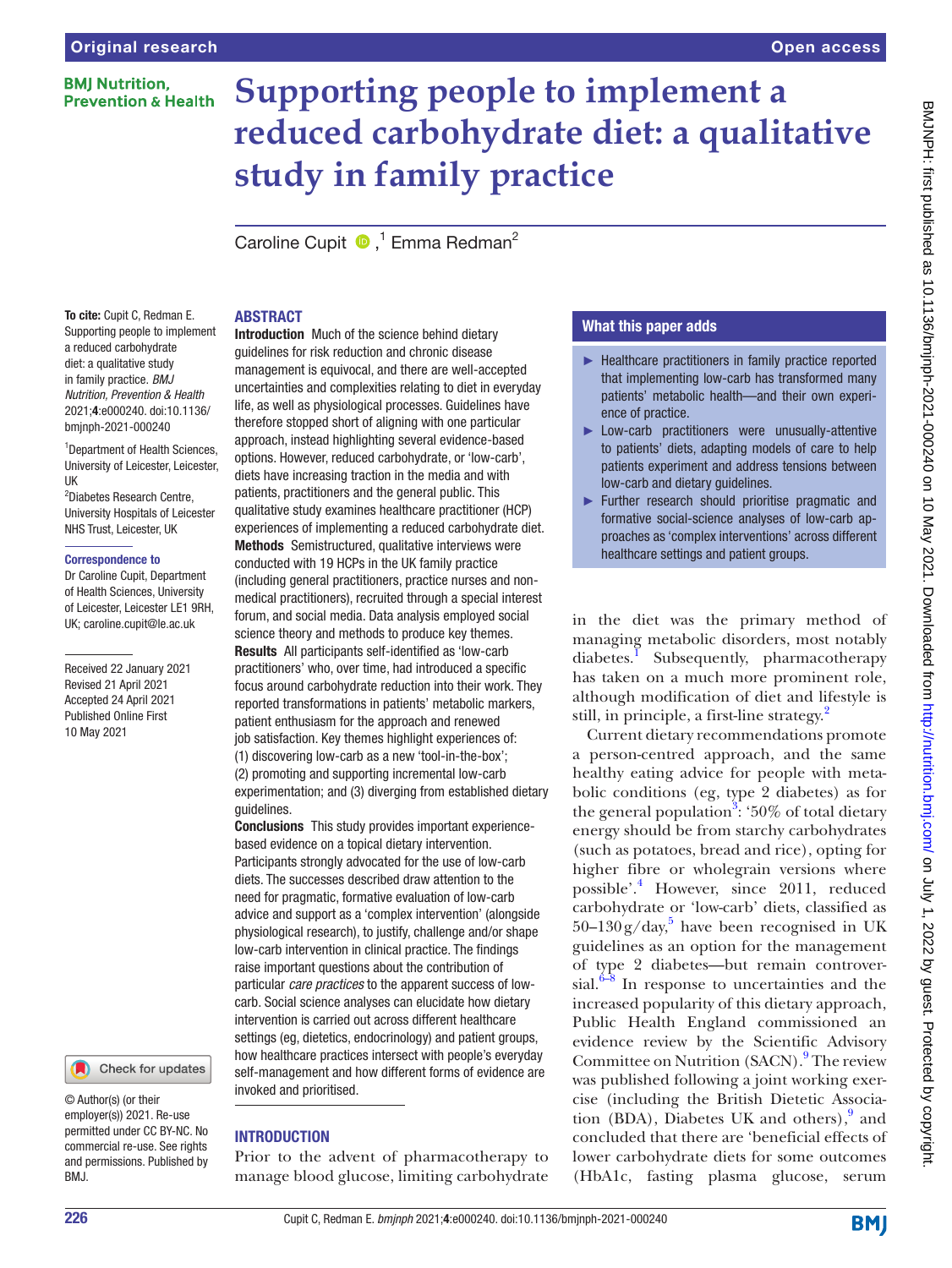#### BMJ Nutrition, Prevention & Health

triacylglycerol) in the shorter term which are unclear in the longer term'. Over the long term (12+ months), the review found no differential impact on body weight compared with other dietary approaches; impact over the short term was not considered. The report, currently in draft form, also found no harmful effects of carbohydrate restriction in the short term. However, it raised concerns about the impact of low-carb dietary adjustment on micronutrient, saturated fat and fibre intakes—and compatibility with low-fat, wholegrain approaches, which provide the basis for therapeutic, preventative and populationlevel 'healthy eating' advice.

The SACN report highlighted limitations, uncertainties and complexities in the evidence base, many of which are endemic to nutrition science, in which practicalities of undertaking dietary research and funding requirements have impeded long-term 'high quality' trials, and professional consensus.<sup>5 10</sup> For example, the report noted: variations in definitions of low-carb and outcomes measured; difficulty in isolating the impact of carbohydrate restriction (specifically) from what could be attributed to weight loss (more generally—and could therefore be achieved with other dietary approaches); lack of studies measuring outcomes beyond >12 months. For these same reasons the BDA has resisted aligning with one particular approach. Instead, it has emphasised that dietary support should be focused on weight loss and orientated to individuals' preferences—following the finding that the 'ideal diet is the one that is best adhered to'.<sup>11</sup> The BDA has reasserted the importance of professional dietitians as 'the only regulated healthcare experts in diet and nutrition, [who] should form an integral part of the multidisciplinary team that cares for people with diabetes'[.7](#page-8-4)

There are an increasing number of healthcare practitioners (HCPs) in other clinical fields, especially family practice, *actively promoting* carbohydrate restriction for people with type 2 diabetes and the cluster of other related metabolic conditions that are involved in 'metabolic syndrome'[.12](#page-8-5) These HCPs have connected to an international, grass-roots movement of scientists, clinicians and others who, based on their interpretation of the scientific evidence, $13-17$  advocate for low-carb and 'very-low-carb'/ketogenic diets (20–50g/day)—as a 'superior'<sup>18</sup> approach with 'untapped potential'.<sup>19</sup> These advocates have questioned the epidemiological studies on which guidelines such as the Eatwell Guide are based, and drawn attention to the physiological mechanisms involved in the metabolism of dietary components (eg, carbohydrate, cholesterol, saturated fats) and problems of insulin resistance and hyperinsulinaemia. $2^{0.21}$  In the UK, interest in low-carb among HCPs has been spurred by influential general practitioner (GP), David Unwin, $^{22}$ who has observed improvements in patients' metabolic markers in individual case reports and retrospective anal-yses within his family practice.<sup>[23](#page-8-11)</sup>

Qualitative research is important for investigating the dynamics of food-related healthcare interventions— which can be characterised as 'complex interventions'<sup>[24](#page-8-12)</sup>

due to their multiple elements and potential mechanisms of action. It is crucial to understand how such complex dietary interventions are undertaken, what they involve, how and why they work and for whom. $25-28$ Many such healthcare interventions are developed and adopted in the 'real-world'. This is the case for low-carb intervention, which has evolved as part of grass-roots activity within family practice. A starting point for investigating low-carb intervention is to capture the experi-ences of stakeholders.<sup>[29](#page-8-14)</sup> This study provides important experience-based evidence $30$  asking 'What are HCPs' experiences of employing low-carb intervention in family practice?' With low-carb gaining increasing traction, while the scientific evidence remains equivocal and challenging to interpret, $31$  it is crucial to learn from this real-world evidence.

#### **METHODS**

This study explores HCPs' experiences of employing lowcarb information, advice and support in family practice the site of most first-line support for people with type 2 diabetes, obesity, hypertension and other related metabolic conditions. The data reported are drawn from a larger scoping study of views and experiences of low-carb interventions, which also included HCPs outside family practice, many of whom had not routinely integrated dietary (low-carb) advice into their professional work. This paper reports only the experiences of *practitioners offering low-carb interventions in family practice*—the main group of respondents.

Participants were recruited via an online special interest forum (200+ UK-based members) and Twitter. As this was an exploratory study, we did not restrict the study to particular HCP roles. Interviews were conducted (with written consent) by the first author, CC, a qualified, experienced social scientist and qualitative researcher, via video or phone during July to August 2020. The topics covered were adapted to the participant, and CC also iteratively drew on past interviews to address emerging areas of interest as the study progressed. Participant accounts were interrogated in detail, and in some cases challenged (drawing on CC's knowledge of scientific debate about low-carb intervention). The focus of interviews was on practitioner experiences and practices, which also included 'shadowed data'—participants discussing the experience of patients.<sup>[32](#page-8-17)</sup> Data collection was completed when the data set was an appropriate size and quality to meet expectations of rigorous qualitative research—taking account of the scope of the study, nature of the topic, quality of the data and study design. $32$  In relation to the main findings reported in this study, data saturation was achieved. A topic guide is shown in [box](#page-2-0) 1.

Both data collection and analysis were carried out by CC and drew on social science theory and methods, particularly Smith's mode of enquiry focused on the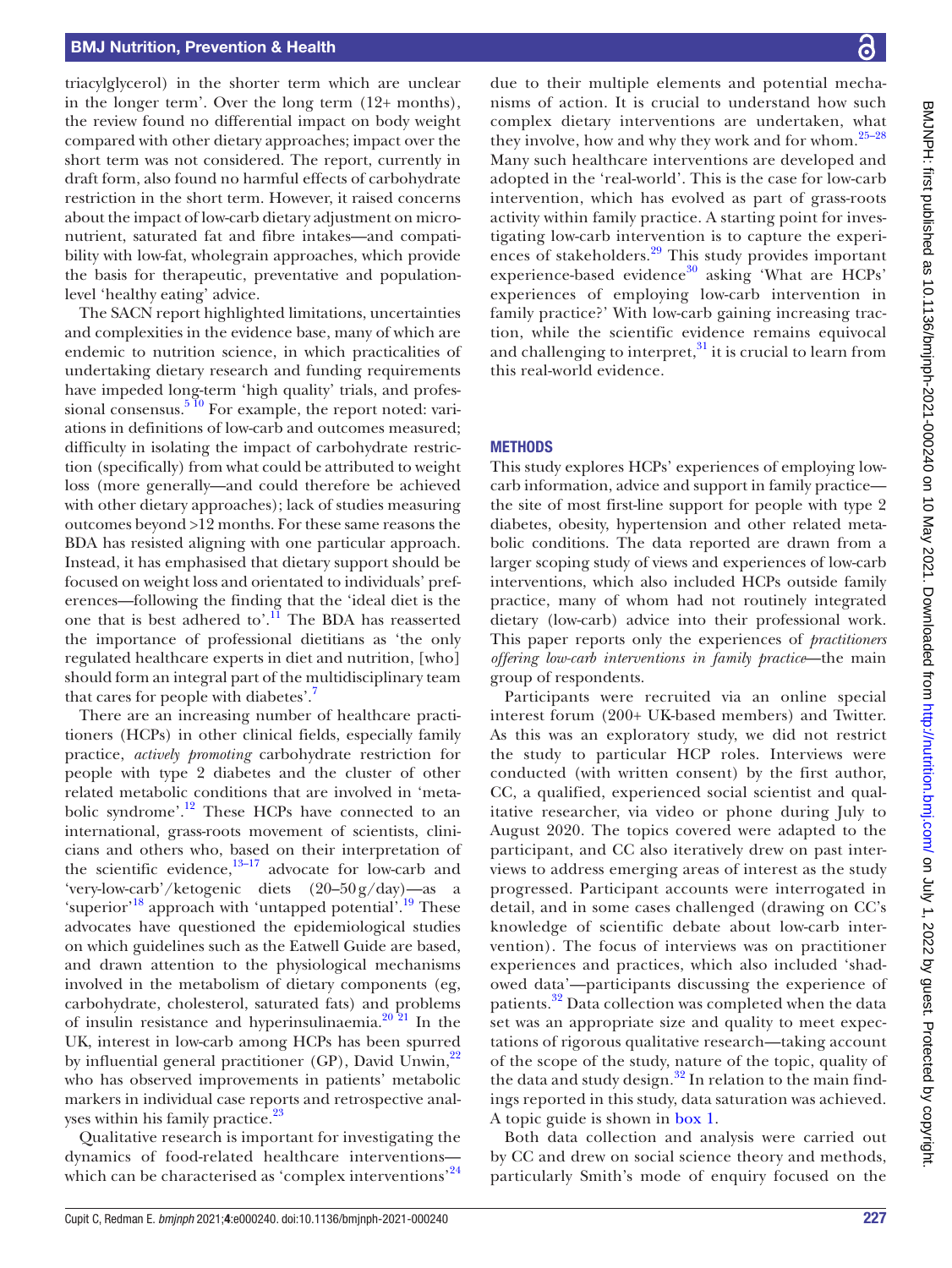# Box 1 Qualitative interview topic guide

<span id="page-2-0"></span>**Topic quide** 

- ► How was the participant introduced to low-carb and why/how are they promoting in practice (or not)?
- ► What types of low-carb dietary approaches are being promoted? (eg, What constitutes 'low-carb' in practice?).
- ► Which patient groups are being targeted?
- ► What rationales are being used as the basis for implementation?
- ► How are healthcare practitioners (HCPs) promoting and supporting low-carb approaches in practice? (eg, resources, behavioural techniques, organisations involved).
- ► What are HCPs' experiences of promoting and supporting patients with low-carb? (eg, What successes and/or obstacles have they and their patients experienced?).
- ► How are HCPs making sense of the science of low-carb and the scientific controversies—personally, and in their interactions with patients and colleagues?
- ► How does the low-carb approach fit with guidelines, previous practice and colleagues' current practice?

'social organisation' of people's knowledge and prac-tices.<sup>[33](#page-8-18)</sup> This approach is particularly useful to interrogate different *forms of knowledge, everyday practices* and the coordinating *institutional systems* involved; it provides conceptual and methodological tools to foreground *what happens* in practice even when the research is reliant on *interview*, rather than observational, data.<sup>[34](#page-8-19)</sup> In keeping with this approach, interviews (audio recorded and transcribed) tracked HCPs' *knowledgeable practices* in preference to capturing their opinions on contemporary dietary debates. Studies using a similar methodological approach have shown that, when HCPs are questioned about the *practical details of what they do and say* rather than being asked only about their opinions, their accounts align well with both patients' accounts and observations of practice.<sup>[35](#page-8-20)</sup>

Analysis began with writing summary field notes after each interview (noting particular areas of interest), reading transcripts and reviewing recordings (for data immersion and clarification). Types of activity were coded and indexed (presented here as 'themes' but produced within Smith's theoretical approach). Analysis was carried out July to October 2020 and was based on CC's reflective and thoughtful engagement with the data and the analytical process. $36$  This included searching for unusual or contradictory evidence across the data set, and presenting/discussing findings with academic colleagues and research participants. NVivo software was used to store transcripts and aid data retrieval and analysis.

Findings reflect the knowledge and experience of lowcarb practitioners, *as they articulated them*. As is usual in qualitative research, participants' accounts (reporting how they act, and what they say) have not been verified as factually accurate, and the excerpts provided also include generalisations and simplifications. However, participants' accounts were interrogated and challenged

during interview, and examined for consistency. Interview techniques (eg, focusing on practices rather than opinions) were used to minimise the impact of cognitive bias, but this cannot be eliminated. These findings therefore answer questions about practitioners' *knowledge and experiences of low-carb intervention*; further work would be required to elucidate how these accounts align with observations of practice or with the perspectives of patients.

CC had no personal or professional ties with participants, personal experience of low-carb diets or academic/financial conflict of interest. CC consciously reflected on potential biases, seeking out published and popular critique of the low-carb approach throughout the study.

#### RESULTS

Nineteen interviews were carried out with HCPs in family practice *with experience of delivering low-carb support* (GPs n=13; practice nurses n=3; employed health coaches n=1; 'Volunteer Health Coaches' n=2 (male n=10; female n=9)). The role described here as 'Volunteer Health Coach' was undertaken by unpaid HCPs who had undertaken the Public Health Collaboration's Ambassadors Programme. Most participants had many years of clinical experience. All participants advocated for low-carb as a first-line approach for the treatment of metabolic conditions relating to metabolic syndrome (eg, type 2 diabetes). For this reason, we describe the participant group here as 'low-carb practitioners', even though the extent to which they had integrated low-carb intervention into their work varied.

It is important to note that all the participants in this study were positive about their experience of advising and supporting a low-carb intervention. Despite efforts to recruit HCPs with *negative experiences* of integrating low-carb into their practice, none were forthcoming. CC also observed contemporary debates about low-carb over ~5 years, including following discussion in news/social media. From this we believe that there is unlikely to be a significant residual group of practitioners (with divergent experiences of providing low-carb interventions) who failed to respond to the study invitation. We consider the participant sample to be broadly representative of the experiences of early-adopter low-carb practitioners.

Key findings outlined below highlight low-carb practitioners' perceptions and experiences of: (1) discovering low-carb as a new 'tool-in-the-box'; (2) promoting and supporting incremental low-carb experimentation; and (3) deviating from established dietary guidelines. Illustrative excerpts mapping to these themes are provided in the sections below and in [tables](#page-3-0) 1–3. All interview excerpts are anonymised.

#### Discovering low-carb as a new 'tool-in-the-box'

Low-carb practitioners talked about having 'discovered' the low-carb approach, and coming to believe in its superiority when compared with other interventions for people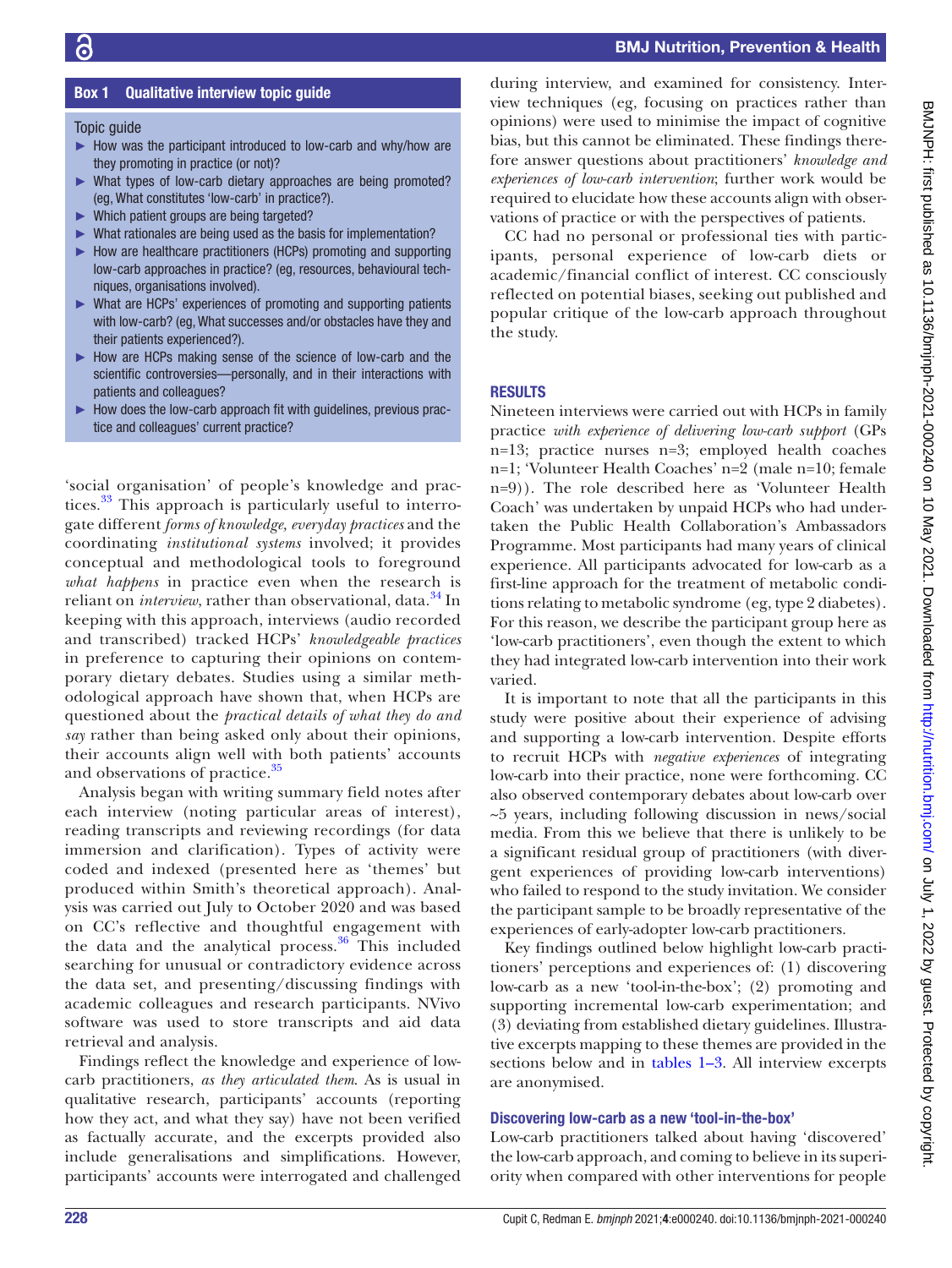# BMJ Nutrition, Prevention & Health

<span id="page-3-0"></span>

| Discovering low-carb as a new 'tool-in-the-box' — interview excerpts<br>Table 1 |                                                                                                                                                                                                                                                                                                                                                                                                                                                                                                                                           |  |
|---------------------------------------------------------------------------------|-------------------------------------------------------------------------------------------------------------------------------------------------------------------------------------------------------------------------------------------------------------------------------------------------------------------------------------------------------------------------------------------------------------------------------------------------------------------------------------------------------------------------------------------|--|
|                                                                                 | Reference No Interview excerpt                                                                                                                                                                                                                                                                                                                                                                                                                                                                                                            |  |
| 1.01                                                                            | [The patient] came back to see me having gone from an HbA1c of like 90-something, down to 33 I think. And<br>I was like 'oh wow, well done', and he gave me Michael Mosley's book. And that triggered kind of a really<br>obvious connection between food and blood sugar that I hadn't, embarrassingly [considered]. It's just so<br>overlooked, isn't it? (PN03)                                                                                                                                                                        |  |
| 1.02                                                                            | I was a lot bigger [12 years ago]. I was about 20 stone then, so I started low-carb [] and lost loads of weight.<br>And I had polycystic ovaries and insulin resistance, and I did it for that reason as well. (PN16)                                                                                                                                                                                                                                                                                                                     |  |
| 1.03                                                                            | I spent two years just reading as much as I could, going to conferences, listening to podcasts. So just<br>immersing myself. It was the most exciting thing I've ever done in my career. (GP17)                                                                                                                                                                                                                                                                                                                                           |  |
| 1.04                                                                            | I've been diabetic lead for the practice for 18 years. I pushed [patients to manage their conditions] but I<br>watched them get worse, I watched 200 diabetics become 400 diabetics, and I didn't do a single thing that<br>made a difference. I didn't reverse a single case of diabetes. Low-fat doesn't work, full stop. (GP14)                                                                                                                                                                                                        |  |
| 1.05                                                                            | Before I came to this, I'd been doing the diabetes clinics for three or fouryears, and it was all about drugs, and<br>I wasn't that excited about diabetes. [] When patients would ask me 'what shall I eat, doctor?', I'd sort of<br>avoid the conversations, because I didn't have a good answer, apart from 'everything in moderation'. (GP17)                                                                                                                                                                                         |  |
| 1.06                                                                            | It blew me away, because all the science is there, all of the biochemistry about sugar and how it leads to fat<br>storage everywhere. (GP04)                                                                                                                                                                                                                                                                                                                                                                                              |  |
| 1.07                                                                            | Before this, I thought there was no way grossly fat people could become slim again. I thought there was no<br>hope, it never worked unless they got their stomach stapled, and even those got fat again. And I also thought<br>there's no way they can come off all their medication when they've been on insulin and so on. [But] you know,<br>people who do this can come off all their medication. (GP12)                                                                                                                              |  |
| 1.08                                                                            | I had another patient who is diabetic, or not diabetic anymore—she's in remission. She had non-fatty liver<br>disease as well, and arthritis in her knees. She went for a scan, and [her liver's] completely clear. And the<br>doctor actually said 'this is not possible!' She was like 'yeah, I've done it through diet'. So she's got no fatty-<br>liver anymore, her arthritis has gone in her knees, and her diabetes is in remission. So, and that's just through<br>$food - it's amazing. (PN15)$                                  |  |
| 1.09                                                                            | My [GP] partner and I have found that this is a completely and utterly joyful way of doing medicine. We used<br>to joke about our exit plan. [] We now tell people how liberating it is to practice medicine like this. You've got<br>people coming into your room saying 'I can't lose weight', that's a heart-sink, 'I've got chronic pain, irritable<br>bowel, I've got reflux, diabetes I can't control'. Now all of a sudden we have this magnificent tool in the box.<br>It's completely changed our lives as practitioners. (GP02) |  |

with type 2 diabetes and related metabolic conditions. They used the term 'low-carb' loosely, typically employing widely circulated definitions of 'low-carb' and 'very-lowcarb<sup>,5</sup> to guide advice and support towards a daily carbohydrate intake of ~20–130g although these amounts were not necessarily shared with patients, or measurement advocated.

Most low-carb practitioners in this study had investigated the science behind dietary intervention, and specifically engaged with the low-carb movement through (for example) journal publications, conference talks, social media and podcasts. Some had been introduced to lowcarb by a patient (No 1.01) or following their own metabolic conditions [\(table](#page-3-0) 1).

Several low-carb practitioners described personal experience of weight loss and other health benefits from low-carb (No 1.02). All had connected into an informal network of professionals using low-carb, and undertaken online research. Although they had some previous understanding of the fundamental physiology involved from medical curricula, the way in which the science was interpreted (in relation to the management of metabolic conditions) was new and, they found, compelling (No 1.03). However, this application of the science was

inconsistent with their own prior knowledge, and the advice they had been giving to patients over many years (No 1.04, No 1.05)—providing different insights to those derived solely from epidemiological studies and interventional trials. Scientists and others within the low-carb movement proposed metabolic mechanisms to which the participants in this study had not previously given much attention, but which intuitively 'made sense' (No 1.06). These HCPs had gradually incorporated low-carb into their clinical practice, usually first experimenting with receptive and interested patients, and accumulating a database of their own 'results', of which most kept independent records to sit alongside the publicised successes of pioneers such as David Unwin. They had come to believe low-carb was a superior approach to other potential options, for most patients with metabolic conditions. Local successes built their own enthusiasm to discuss lowcarb options with patients (No 1.07).

Low-carb practitioners gave many examples of patients who had made significant changes to their metabolic health markers (and summary statistics/audits from their own practices). Many of these had experienced metabolic inconsistencies for many years but had managed, with lowcarb, to improve their lives in ways that were profoundly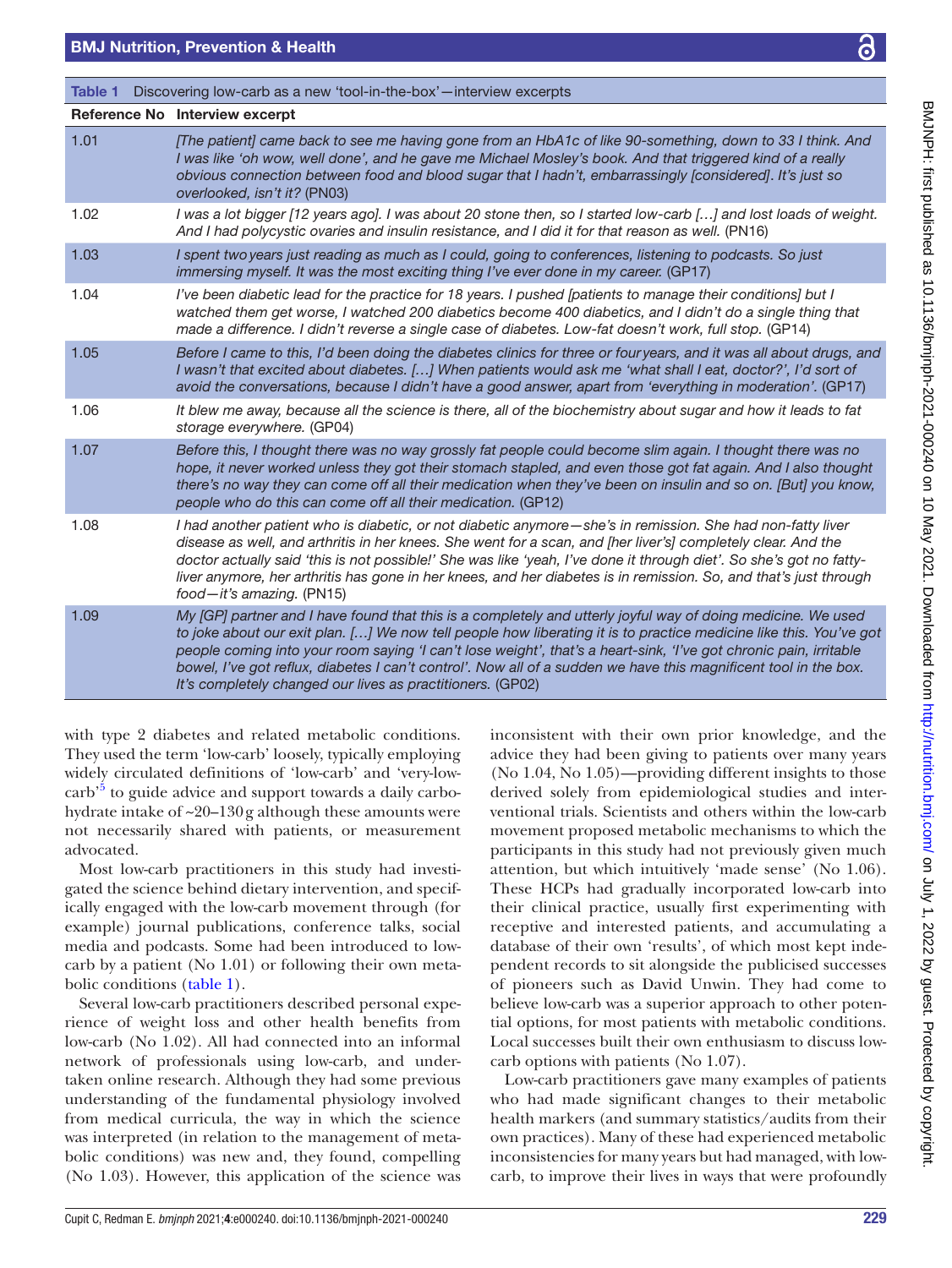<span id="page-4-0"></span>

| <b>Table 2</b> Promoting and supporting incremental low-carb experimentation |                                                                                                                                                                                                                                                                                                                                                                                                                                                                         |  |
|------------------------------------------------------------------------------|-------------------------------------------------------------------------------------------------------------------------------------------------------------------------------------------------------------------------------------------------------------------------------------------------------------------------------------------------------------------------------------------------------------------------------------------------------------------------|--|
|                                                                              | Reference No Interview excerpt                                                                                                                                                                                                                                                                                                                                                                                                                                          |  |
| 2.01                                                                         | I give more of a real-food stance to it. It's having whole-foods and not processed-foods—they tend to be the<br>lower carb foods really. (PN15)                                                                                                                                                                                                                                                                                                                         |  |
| 2.02                                                                         | I find out where they're starting from. And most people, if you're diabetic, if you're type 2, if you're obese, got<br>fatty liver, high triglycerides etcetera, you're gonna have a high-carb diet. And so when I ask them about what<br>they eat, and it's cereal and toast for breakfast, sandwiches for lunch, pizza for tea, pasta for tea, cakes and<br>biscuits in between, beer. It's quite easy to cut 50% of those carbs out and lose a lot of weight. (GP04) |  |
| 2.03                                                                         | I'm not asking people to do calorie-restriction, I'm not asking them to starve, I don't want them to be hungry. 'If<br>you feel hungry, eat. Just don't eat bread and potatoes!' (GP22)                                                                                                                                                                                                                                                                                 |  |
| 2.04                                                                         | On the Weight Watchers programme I'd lost a bit of weight, and then when I switched to [low-carb] I rapidly<br>lost 15 kilograms without trying, and for the first time in my life hunger left me. (GP24)                                                                                                                                                                                                                                                               |  |
| 2.05                                                                         | I ask patients 'what foods do you think spike your blood glucose?' (HC08)                                                                                                                                                                                                                                                                                                                                                                                               |  |
| 2.06                                                                         | [For weight-loss] 'We need to get you into fat-burning mode, so to do that we have to get insulin down.' (GP06)                                                                                                                                                                                                                                                                                                                                                         |  |
| 2.07                                                                         | So a simple chat about physiology, basic science, that makes sense. And then wow, the effect it has is<br>tremendous. (GP24)                                                                                                                                                                                                                                                                                                                                            |  |
| 2.08                                                                         | You sow the seeds, hopefully get them on board, agree to give it a try, maybe fourweeks later we check an<br>HbA1c—which is far, far quicker than any diabetic clinic would do it, but we're noticing big changes after<br>fourweeks. And if you can say to somebody 'look, your blood pressure's better, your HbA1c's dropped from<br>120 to 80 and it's only fourweeks in, that's an astonishing improvement'. (GP14)                                                 |  |
| 2.09                                                                         | It's about [patients] figuring out: how low can they go? what does that do for their blood sugar? I say 'just go<br>away and play detective for a week, here's a blood sugar machine, write down everything []. Do you want to<br>push it further? If not, OK (GP17)                                                                                                                                                                                                    |  |

meaningful to them (No 1.08). These successes included 'uncomplicated' patients and those with multiple conditions and extensive psychological/social barriers to making dietary changes. The job satisfaction that these successes afforded led to transformed experiences of clinical practice from constant 'heart-sink' situations to 'joyful' practice (No 1.09). Low-carb practitioners were encouraged by patient successes and the opportunity to use limited resources better.

# Promoting and supporting incremental low-carb experimentation

Low-carb practitioners framed low-carb as a new, but sustainable, way of eating—in contrast to highcarbohydrate eating and/or short-term diets for weight loss which were presented as 'disordered' (unhealthy, unnatural or unsustainable). Their advice to patients started with 'real-food' messages, avoiding processed foods such as breakfast cereals (No 2.01) and focusing on carbohydrate *reduction* from what was frequently a very high baseline (No 2.02) (see [table](#page-4-0) 2).

Low-carb practitioners understood the concept of 'realfood' as a useful first step for patients to reduce carbohydrates (often represented as traditional food using whole/intact and diverse ingredients $^{37}$ ). They felt that these messages were easy to understand, largely uncontroversial in society and avoided conflict with the advice of other healthcare professionals. They described working with patients to support their personal goals especially avoiding intensification of medication, and achieving weight loss. The low-carb way of eating was not presented as overly restrictive, and low-carb practitioners did not

usually recommend 'carb counting' by standard definitions,<sup>38</sup> despite often suggesting the elimination of major sources of carbohydrate such as wheat flour, pasta, rice, potatoes. One of ways they presented the benefits of lowcarb, they said, was that people would feel good and not have to go hungry (No 2.03, No 2.04). They described using simple physiological explanations to help patients understand and implement the approach (No 2.05, No 2.06, No 2.07). The aim was for meaningful and sustained metabolic improvement, encouraged by tangible metabolic evidence (No 2.08). Patients were routinely encouraged to experiment using blood sugar monitors along with food records (No 2.09).

Low-carb practitioners talked about employing a range of resources, notably sugar infographics demonstrating how carbohydrate-rich foods are broken down into sugar in the body, [39](#page-8-24) real food/fake food pictures, insulin rollercoaster illustrations (showing the impact of carbohydrates on blood sugar and insulin levels) and diet sheets with links to online resources. These had often originated with low-carb pioneers (who had freely shared them), while others were created to meet the needs of particular patient demographics. Inspirational case studies (eg, records of patient successes on consulting room walls) were also widely discussed. Many low-carb practitioners initiated discussion of meal planning with patients (eg, in relation to vegetarian/cultural diets) to support experimentation.

In addition to promoting low-carb in individual consultations, most low-carb practitioners had established support groups, many of which were reported as the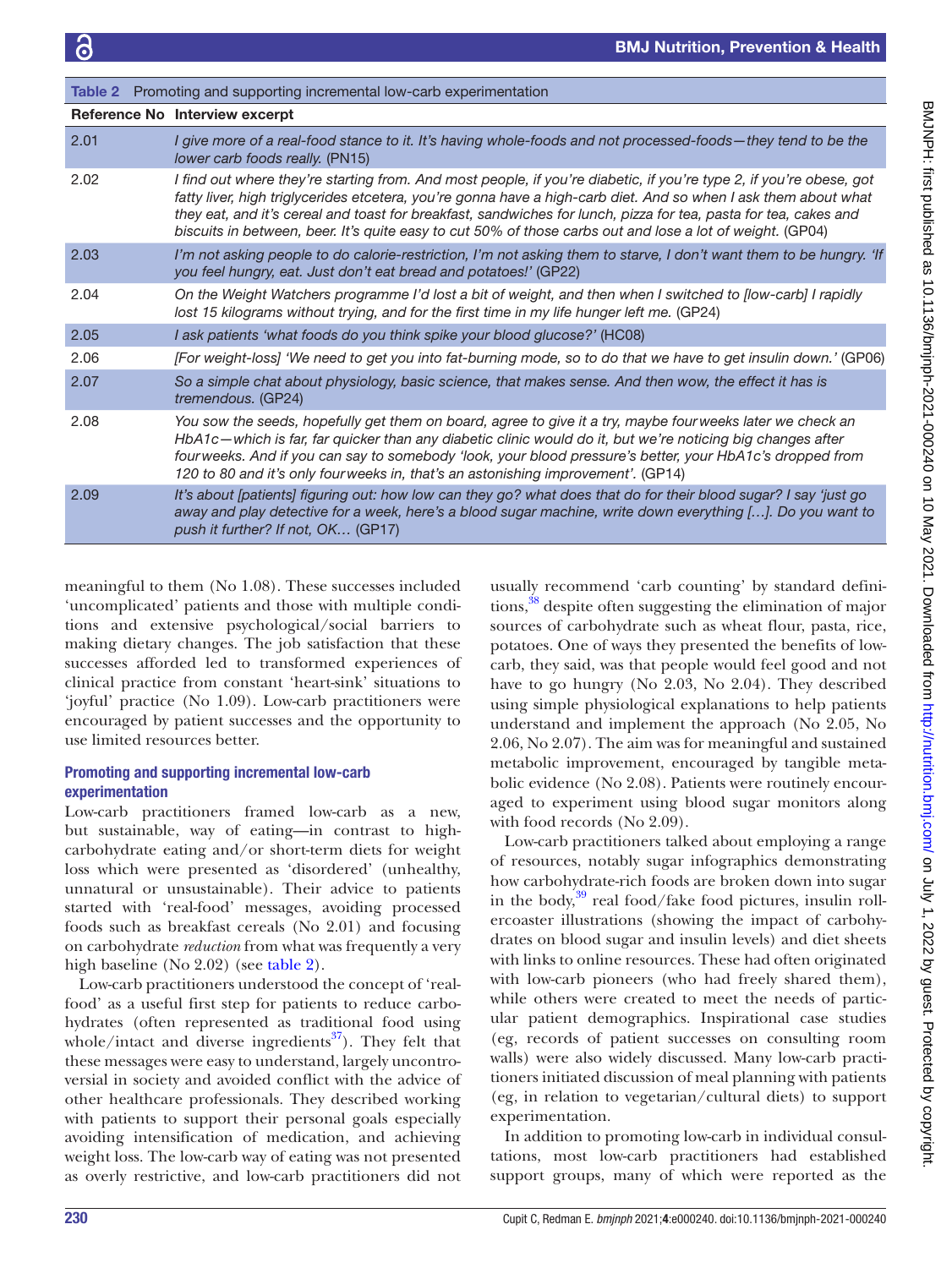<span id="page-5-0"></span>

| <b>Table 3</b> Diverging from established dietary guidelines |                                                                                                                                                                                                                                                                                                                                                                                                                                                                                            |  |
|--------------------------------------------------------------|--------------------------------------------------------------------------------------------------------------------------------------------------------------------------------------------------------------------------------------------------------------------------------------------------------------------------------------------------------------------------------------------------------------------------------------------------------------------------------------------|--|
|                                                              | Reference No Interview excerpt                                                                                                                                                                                                                                                                                                                                                                                                                                                             |  |
| 3.01                                                         | I was all the time feeling quite defensive, because of guidelines, because of what Diabetes UK was saying,<br>because of what cardiologists were saying, because of what Public Health England's Eatwell Guide is saying.<br>But [] I had a sort of moral obligation to tell [patients] what I knew. I suppose I tiptoed at first. I said [to<br>patients] 'well you'll find what the guidance is on the Public Health England website [but] this is another way<br>you could try'. (GP04) |  |
| 3.02                                                         | They don't get it initially: [they say] 'I've been told brown rice is good for the last 20 years'. (HC08)                                                                                                                                                                                                                                                                                                                                                                                  |  |
| 3.03                                                         | I can confidently say 'it's weird, but actually increasing the amount of fat you eat, reducing the carbs, doesn't<br>put your cholesterol up, it actually reduces it, [] it's not the fat that makes you fat (which is the intuitive thing<br>that I believed for decades); it's the carbs that make you fat'. (GP14)                                                                                                                                                                      |  |
| 3.04                                                         | It's usually not too hard a conversation, because I usually say 'has it worked?' And it never has! Kind of an<br>easy-in really, if they want to explore something different. (GP17)                                                                                                                                                                                                                                                                                                       |  |
| 3.05                                                         | It's very hard to eat addictive things in moderation [] the idea [promoted by food manufacturers and diet<br>companies] that you can have these nice things that you don't want to give up, and it will work-that's a lie.<br>(GP12)                                                                                                                                                                                                                                                       |  |
| 3.06                                                         | You know, there's always going to be patients who's going to struggle-my patients where their depression<br>just dictates everything. If they're motivated and on top of things, they're doing really well. And then they'll<br>spectacularly fall off the wagon and, because we've stopped some medications, you know, that sort of safety<br>net's gone. (GP17)                                                                                                                          |  |
| 3.07                                                         | I tell them that they can contact me any time [] I'll say 'try it for two weeks, see what happens and we'll<br>discuss it'. (PN15)                                                                                                                                                                                                                                                                                                                                                         |  |
| 3.08                                                         | It just helps that I'm their GP and I know them really well. [] I have to have a lot of individual conversations<br>about exactly what are people doing. (GP17)                                                                                                                                                                                                                                                                                                                            |  |
| 3.09                                                         | I'm a bit reluctant to send them to [a diabetes education course), there are things about general diabetes that I<br>think they need to learn, but [I say] 'just bear in mind what I'm telling you today might be completely different to<br>what you learn in there. (PN15)                                                                                                                                                                                                               |  |
| 3.10                                                         | In the last year I've avoided referring people to the dieticians, because they're going to tell them the exact<br>opposite of what I'm telling them. (GP17)                                                                                                                                                                                                                                                                                                                                |  |
| 3.11                                                         | [The low-carb approach] really changed [lifestyle] conversations for me, especially learning a lot about the<br>food industry, really taking away the blame from the patients, and shifting away from this 'eat less, move more'<br>mantra that just doesn't work for people. (GP17)                                                                                                                                                                                                       |  |
| 3.12                                                         | Healthcare systems are breaking, financially I can't refer a child for a mental health support because we have<br>no money, and yet we can throw money away on a reversible problem. It just, it's wrong in every way, and yet<br>there's a relatively simple solution. (GP06)                                                                                                                                                                                                             |  |

catalyst for significant metabolic health improvements. These group sessions were variously organised, but were usually informal without a standardised format or restrictive eligibility criteria. They enabled presentations of the underpinning science and examples from practice, along with ongoing and flexible peer support among patients (particularly around psychosocial aspects of eating and/ or short-term side effects of a low-carb diet). Several practices used Public Health Collaboration's Ambassadors Programme ('Volunteer Health Coaches') to run these groups. Many had been transferred (or initiated) online due to COVID-19 restrictions.

## Diverging from established dietary guidelines

Low-carb practitioners were convinced by the scientific evidence supporting low-carb as a first-line intervention, and felt under a moral obligation to share their knowledge about low-carb with patients. However, low-carb practitioners were concerned about tensions between low-carb and more established dietary interventions,

which had become embedded in guidelines over the last 40 years. For this reason, some reported 'tiptoeing' when introducing low-carb into clinical practice, being careful about how they navigated healthy eating guidelines (No 3.01), and limiting low-carb advice to patients with type 2 diabetes and/or obesity, for whom the evidence was strongest (see [table](#page-5-0) 3).

Tensions routinely emerged between the low-carb approach and established dietary guidelines such as the Eatwell Guide (No 3.01). For example, low-carb practitioners believed the Eatwell Guide undermined 'realfood' messages with pictures of breakfast cereals, bread, margarine and low-fat dairy products.

Promoting low-carb required that practitioners respond to established dietary knowledge as presented to them by patients (No 3.02). In particular, replacing carbohydrates with dietary fats/protein created particular dissonance (No 3.03). A typical way of handling such queries, HCPs reported, was to question whether previous approaches BMJNPH: first published as 10.1136/bmjnph-2021-000240 on 10 May 2021. Downloaded from http://nutrition.bm/ on July 1, 2022 by guest. Protected by copyright on July 1, 2022 by guest. Protected by copyright. <http://nutrition.bmj.com/> BMJNPH: first published as 10.1136/bmjnph-2021-000240 on 10 May 2021. Downloaded from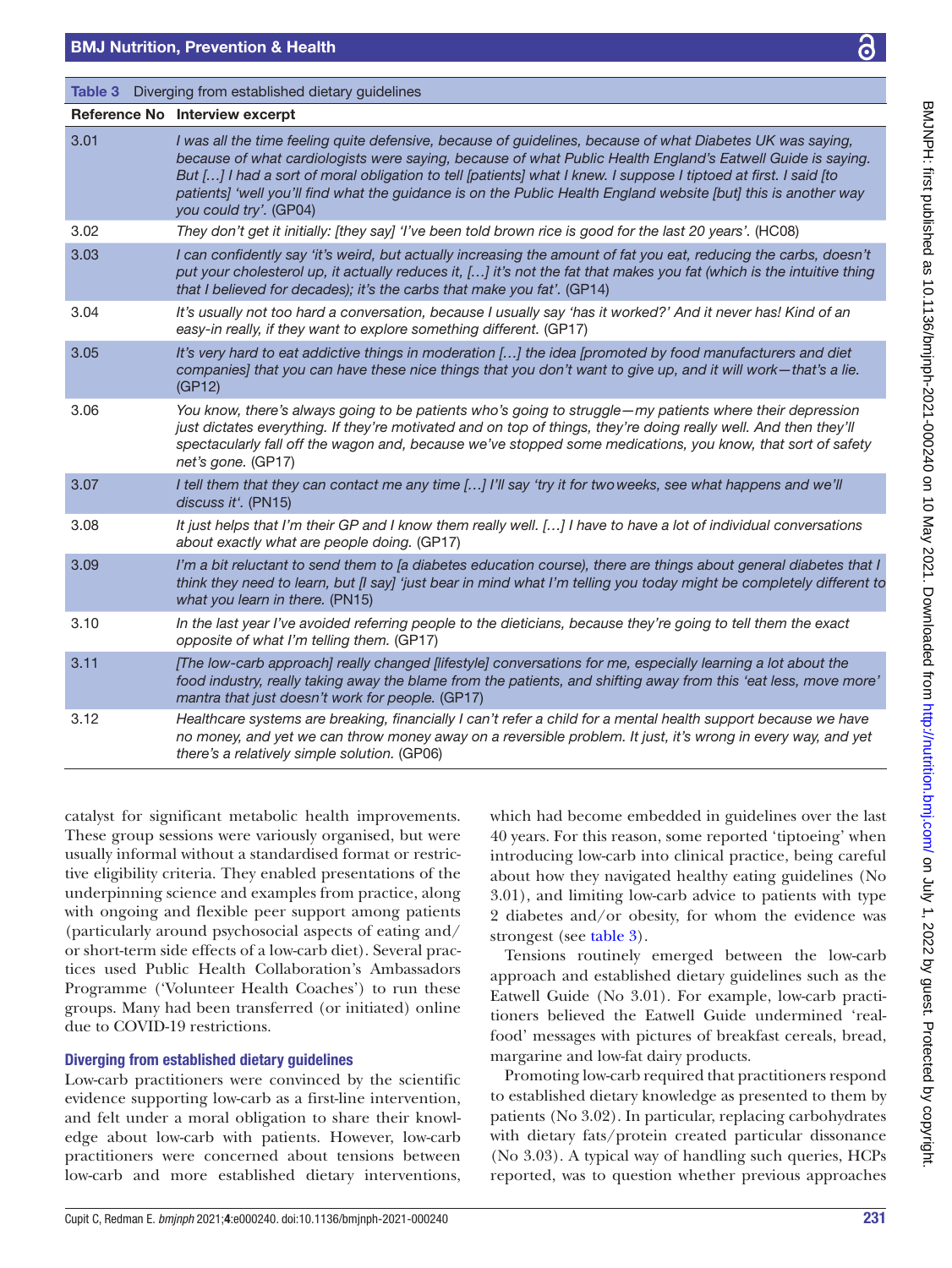had 'worked' (No 3.04). Low-carb practitioners reported that low-carb was often difficult for patients within a highcarbohydrate food environment in which 'treats' and 'all-things-in-moderation' are encouraged. They reported that some patients who were 'addicted' to carbs/sugar were advised to take a particularly rigorous approach to cutting carbohydrate (No 3.05).

HCPs reported that by following low-carb inconsistently there were risks of medication side effects (No 3.06). Low-carb practitioners talked about relying on closer monitoring than was established within chronic disease management systems to mitigate against clinical harms (and consequent complaints)—for example, from hypoglycaemia, when managing glucose-lowering medications alongside carbohydrate reduction. They described asking patients to communicate directly with them, instead of following usual appointment processes (No 3.07, No 3.08). They reported tensions with some other clinicians and often organised dietary support 'in-house' rather than referring to dietitians—or carefully highlighted differences with other HCPs, in order to reduce confusion for patients (No 3.09, No 3.10). Although low-carb practitioners varied in their willingness to directly criticise established and dominant dietary knowledge, most found that highlighting food/pharmaceutical involvement in the production of evidence/guidelines combated patients' feelings of shame in relation to their inability to make changes (No 3.11). They described frustration with institutional systems (and organisations such as National Institute for Health and Care Excellence) that were seen to resist potentially transformative scientific and practicebased evidence (No 3.12).

## **DISCUSSION**

This study uniquely documents the experiences of a growing movement of HCPs in family practice who are promoting low-carb as a first-line (and superior) treatment for metabolic conditions—especially type 2 diabetes and other conditions involved in metabolic syndrome. We have described this group of HCPs as 'low-carb practitioners', in line with how they self-identified and associated with the low-carb movement of scientists, clinicians, patients and others promoting low-carb for metabolic health improvement. Their shift to promoting low-carb options was apparently driven by their frustration with what they perceived to be ineffectual established interventions and guidance. As a result of this they had sought alternatives from outside the established channels for evidence-based practice and professional development. As front-line primary care HCPs, most low-carb practitioners regretted their lack of training in nutrition.

Low-carb practitioners' accounts challenge dominant contemporary narratives that attribute the ineffectiveness of lifestyle interventions to patients' lack of adherence, $40-42$  and/or focus on practitioners' unwillingness to discuss diet/weight.<sup>43</sup> Participants in this study compared low-carb with other approaches that they had

recommended previously (eg, Eatwell Guide healthy eating guide, commercial weight loss programmes). Their perception was that for many people previous adherence had not led to improvement in key markers of health which had discouraged them from proactively addressing diet with patients. These early adopters of low-carb intervention contended that low-carb 'works'—that is, as an evidence-based strategy for self-management—and that they had witnessed improvements in their patients' metabolic health. The findings are consistent with a previous survey of patient experiences of low-carb intervention.<sup>[44](#page-8-27)</sup>

Low-carb practitioners had become highly enthusiastic about initiating conversations about diet with patients and supporting dietary change. This finding is a notable point of difference with other studies that have conversely highlighted that HCPs in family practice tend to *avoid* conversations about diet and exercise with patients because of the perceived sensitivities of discussing lifestyle/weight, $43$  as well as institutional factors such as limited nutrition education in clinical curricula, $45$  short appointment times $46$  and incentives that drive pharmaceutical interventions[.35](#page-8-20) Low-carb practitioners reported personally monitoring patients, explaining physiology<sup>[47](#page-8-30)</sup> and discussing the social complexities of everyday eating as part of consultations, in a way they had not undertaken previously.[26](#page-8-31) Such care practices are known to be valued by patients,<sup>48</sup> but are increasingly constrained within the severe pressures of UK family practice.

Concerns have been raised over implementation and sustainability of low-carb in patients' everyday selfmanagement practice.<sup>49</sup> In this study, low-carb practitioners reported that they supported patients to incrementally experiment with low-carb eating—encouraging them to be as radical as was manageable in light of their current diet and everyday life, assuring them that health improvement would follow and facilitating active monitoring of improvement in relation key health markers. Practitioners' accounts indicated that, although some patients required only a prompt and minimal clinical intervention, for others more attentive support was required. They noted that patients from a wide range of socioeconomic and cultural backgrounds were able to implement the approach and sustain it over months and years—although with various challenges. Particular attention was required to ensure medication safety when patients made dramatic and/or sudden reductions to their dietary carbohydrates.

The low-carb approach observed in family practice can be defined as a 'complex intervention'<sup>24 29</sup> involving different elements—not only low-carb as a dietary technology (ie, the nutritional profile recommended to patients). Our findings indicate that low-carb practitioners generated positive therapeutic relationships with patients, established models for support (eg, peer support groups, personal email support) and that these changes may have contributed to patients adopting/adhering to broadly defined 'healthy eating' behaviours.<sup>50</sup> Participants, however, contended that the key mechanism for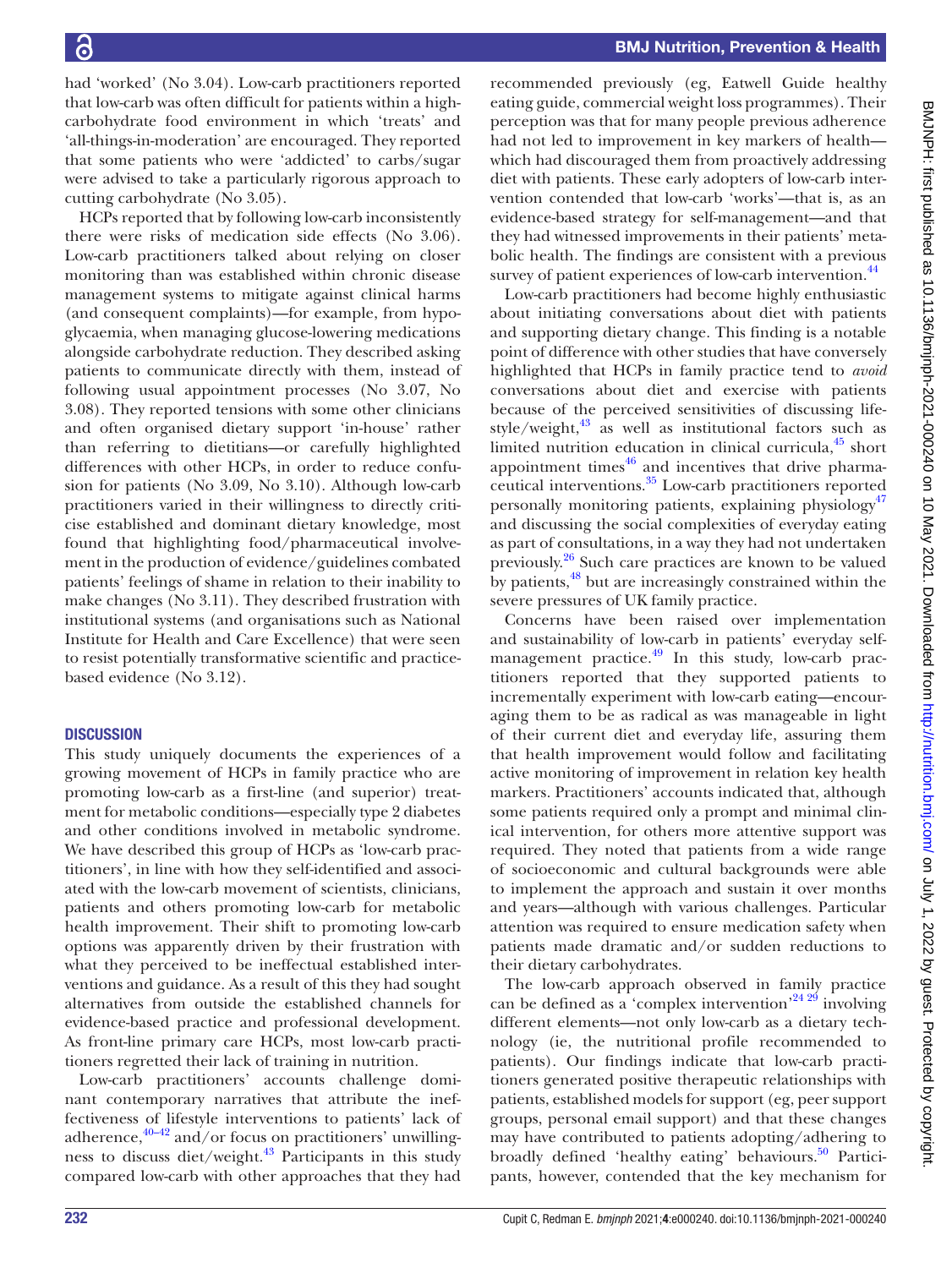impact was the low-carb dietary technology, and that the development of supplementary care practices had been inspired by this low-carb component.

This study foregrounds the importance of social science studies of dietary interventions. It has highlighted the experiences of HCPs who have adopted the low-carb approach, and the transformative impact on practice that they report. This is important experience-based evidence $30$  that can inform the development of further research, and ultimately help ensure that patients with markers of poor metabolic health have access to support that meets their needs. Further research on low-carb interventions should involve biomedical studies of clinical effectiveness and harms, and pragmatic, formative process evaluations of how they are being implemented in practice, $29$  including the feasibility, appropriateness and meaningfulness of intervention. $51$  It should explore different models of support, including the various technologies and care practices involved (eg, blood glucose monitoring systems; peer support groups; educational materials and messaging; and online/digital support).

Crucially, further research should map different forms of knowledge about diet and nutrition, sources of evidence and how low-carb fits (or does not fit) within the broader institutional structures delivering dietary support. It should ensure that the experiences of a wide range of different stakeholders are captured—including people with different conditions, from different sociodemographic backgrounds and those that have resisted or struggled with the approach. The 'shadowed data' reported here (experiences of patients, as reported by practitioners<sup>32</sup>) also point to other important avenues for further investigation (eg, dietary 'habits', carb 'addiction', disordered eating $52$ ) that may help address persistent questions about sustainability of low-carb eating and potential harms of low-carb when implemented in everyday life.<sup>[53](#page-8-37)</sup>

#### STRENGTHS AND LIMITATIONS

This study uniquely documents the perceptions and experiences of low-carb practitioners in family practice, including reported improvements in patients' metabolic markers. It reports low-carb practitioners' own *accounts* of their practices, and does not attempt to externally verify their experiences, or address quantitative outcomes of low-carb interventions—despite many participants sharing statistics from their own records in interviews. The findings reported here are predominantly from GP interviews, reflecting the data sample, and the dominance of GPs among early adopters of low-carb interventions in family practice.

#### **CONCLUSIONS**

In the context of controversies around how the scientific evidence base for dietary intervention can be interpreted and applied, this study provides important

experience-based evidence on a topical dietary intervention. Low-carb practitioners strongly advocated for the use of low-carb diets in the management of people with type 2 diabetes and related metabolic conditions. The successes described draw attention to the need for pragmatic, formative evaluation of low-carb as a 'complex intervention' (alongside physiological research), to justify, challenge and/or shape low-carb intervention in clinical practice. Social science analyses would elucidate how this intervention is carried out across different healthcare settings (eg, dietetics, endocrinology) and patient groups, how healthcare practices intersect with people's everyday self-management and how different forms of evidence are invoked and prioritised.

#### Twitter Caroline Cupit [@CarolineCupit](https://twitter.com/CarolineCupit)

Acknowledgements The author is grateful to all participants for their contribution to this study, and to academic colleagues who offered constructive critique on this paper during its development.

Contributors CC planned the study, undertook data collection and analysis, and drafted, reviewed, edited and submitted the manuscript. ER provided advice relating to diet/nutrition and reviewed and edited the manuscript.

Funding This work was supported by CC's Mildred Blaxter Postdoctoral Fellowship from the Foundation for the Sociology of Health and Illness.

**Disclaimer** The funder had no part in data collection, analysis or reporting.

Competing interests ER is in receipt of funding from the NIHR/Department of Health as Operations Manager for the NIHR Diet and Activity Research Translation Collaboration.

Patient consent for publication Not required.

Ethics approval The study was approved by University of Leicester Medicine and Biological Sciences Research Ethics Committee (25905).

Provenance and peer review Not commissioned; externally peer reviewed by Dr Campbell Murdoch, Millbrook Surgery, England.

Data availability statement All data relevant to the study are included in the article or uploaded as supplementary information. Deidentified interview transcripts are stored in accordance with the University of Leicester governance procedures. These are not publicly available in order to protect the confidentiality of participants.

Open access This is an open access article distributed in accordance with the Creative Commons Attribution Non Commercial (CC BY-NC 4.0) license, which permits others to distribute, remix, adapt, build upon this work non-commercially, and license their derivative works on different terms, provided the original work is properly cited, appropriate credit is given, any changes made indicated, and the use is non-commercial. See: [http://creativecommons.org/licenses/by-nc/4.0/.](http://creativecommons.org/licenses/by-nc/4.0/)

#### ORCID iD

Caroline Cupit<http://orcid.org/0000-0002-3377-8471>

#### **REFERENCES**

- <span id="page-7-0"></span>1 Humphrey L. *A Manual of Nursing : Medical and Surgical*. P. Blakiston, Son, and Co., Philadelphia, 1890, 1892. Available: [https://www.amazon.com/Manual-Nursing-Medical-Surgical/dp/](https://www.amazon.com/Manual-Nursing-Medical-Surgical/dp/B00CLFOKJO/ref=tmm_hrd_title_3?_encoding=UTF8&qid=&sr=) [B00CLFOKJO/ref=tmm\\_hrd\\_title\\_3?\\_encoding=UTF8&qid=&sr=](https://www.amazon.com/Manual-Nursing-Medical-Surgical/dp/B00CLFOKJO/ref=tmm_hrd_title_3?_encoding=UTF8&qid=&sr=)
- <span id="page-7-1"></span>2 NICE. Type 2 diabetes in adults: management (updated 2020). NICE, 2015. Available: <https://www.nice.org.uk/guidance/ng28> [Accessed 19 Apr 2021].
- <span id="page-7-2"></span>Public Health England. The Eatwell guide booklet. GOV.UK, 2016. Available: [https://www.gov.uk/government/uploads/system/uploads/](https://www.gov.uk/government/uploads/system/uploads/attachment_data/file/551502/Eatwell_Guide_booklet.pdf) [attachment\\_data/file/551502/Eatwell\\_Guide\\_booklet.pdf](https://www.gov.uk/government/uploads/system/uploads/attachment_data/file/551502/Eatwell_Guide_booklet.pdf) [Accessed 16 Sep 2016].
- <span id="page-7-3"></span>4 Public Health England. SACN consultation on lower carbohydrate diets for people with type 2 diabetes, 2020. Available: [https://www.](https://www.gov.uk/government/news/sacn-consultation-on-lower-carbohydrate-diets-for-people-with-type-2-diabetes) [gov.uk/government/news/sacn-consultation-on-lower-carbohydrate](https://www.gov.uk/government/news/sacn-consultation-on-lower-carbohydrate-diets-for-people-with-type-2-diabetes)[diets-for-people-with-type-2-diabetes](https://www.gov.uk/government/news/sacn-consultation-on-lower-carbohydrate-diets-for-people-with-type-2-diabetes) [Accessed 12 Oct 2020].